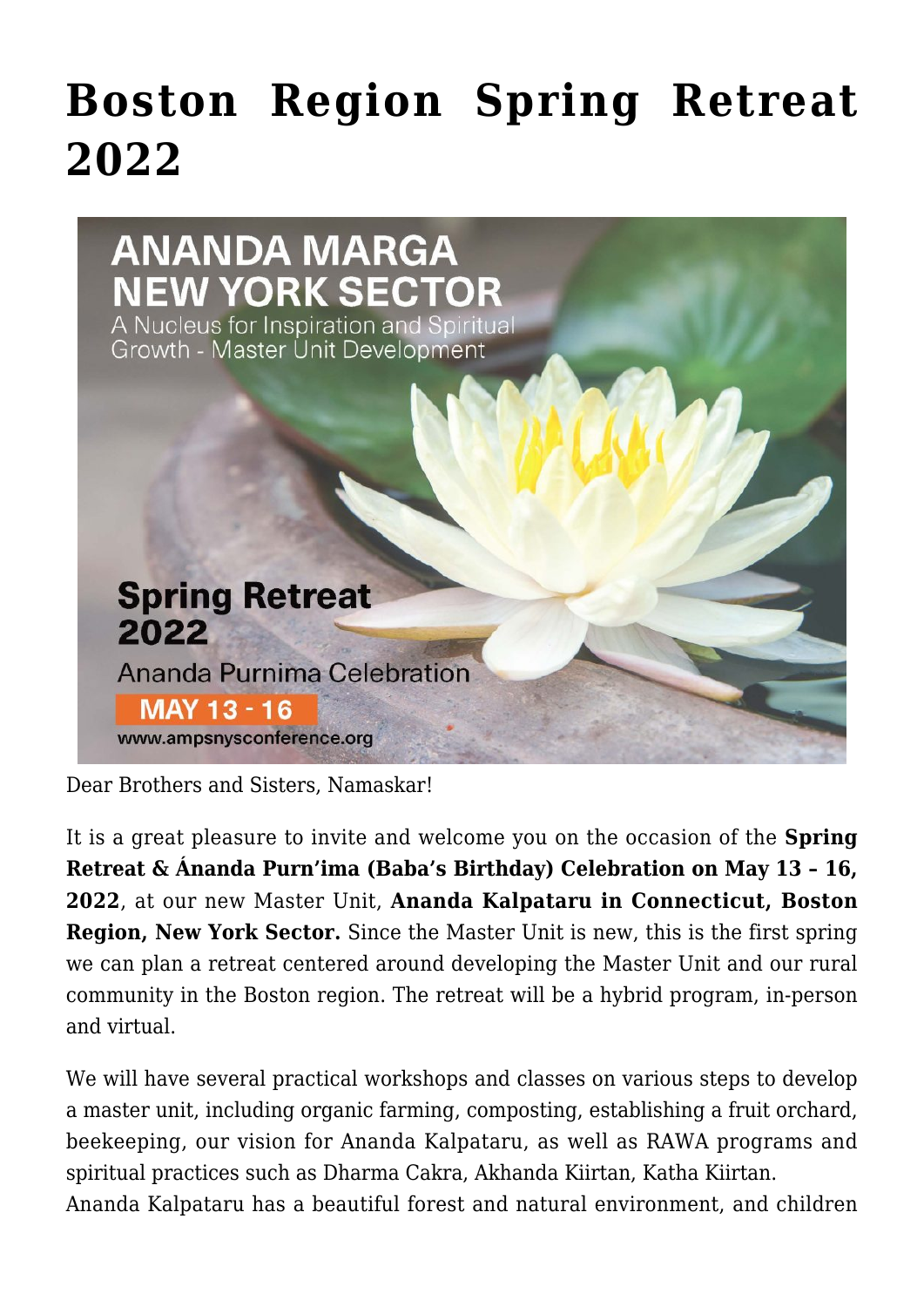and families can enjoy exciting excursions and other in-person programs. At this time, we are planning to provide accommodation nearby the master unit for convenient access to activities.



Akhanda Kiirtana on June 13, 2022 Inauguration of Ananda Kalpataru Master Unit

The presence of you and your family is highly appreciated. Kindly save the dates and attend the program to make it successful.

The Spring Retreat is organized by the Boston and Philadelphia Regions of Ananda Marga in the New York Sector. This year, the retreat will be both online and in-person at Ananda Kalpataru Master Unit. The theme of the Spring Retreat is Master Unit Development, and the classes and workshops will be reflecting that theme. We will try to have the classes very practical with information that you can utilize in your home, garden, and spiritual life.

**Ananda Kalpataru Master Unit is at 0 Fox Hill Drive, Stafford Springs, CT 06076**